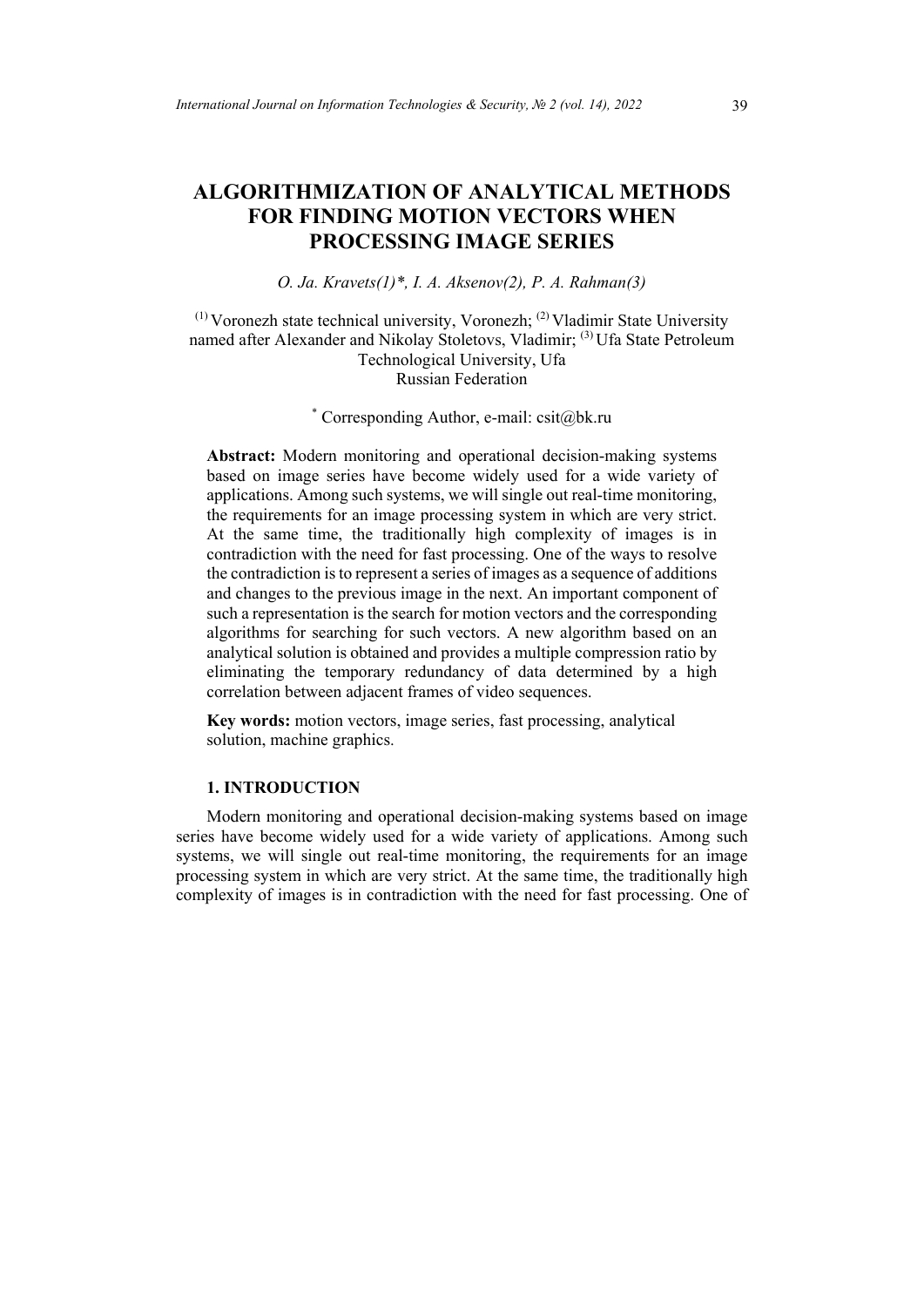the ways to resolve the contradiction is to represent a series of images as a sequence of additions and changes to the previous image in the next.

#### **2. METHODS FOR FINDING MOTION VECTORS**

The set of basic analytical solutions for image processing includes the following methods for finding motion vectors [1]:

- optical flow method. The analysis of approaches to calculating the optical flow was carried out in [2];

- the phase correlation method, the description of which is presented in [3];

- the method of global motion estimation, the main idea of which is described in [4];

- block-by-block methods of motion estimation [5, 6] and various combinations of these approaches.

Neighboring frames, as a rule, have a high correlation coefficient. Taking into account this circumstance, in the displacement compensation algorithm, it is necessary to take into account the large redundancy of neighboring frames. As a result, the processing speed of the stream increases, which is important in real-time tasks. The difference between frames is processed much faster than the whole frame.

#### **3. BLOCK-BY-BLOCK METHOD OF MACHINE GRAPHICS FOR MOTION ESTIMATION**

We propose to modify the analytics [6], which decomposes each frame into separate components. These components are compared with similar ones in neighboring frames. This comparison is the basis for finding motion vectors. As a result, it becomes possible to implement the synthesis of an intermediate frame.

A compensated or intermediate frame is one of the neighboring frames, in which part of the information is contained in the form of motion vectors of the blocks of the previous frame.

We are also interested in the reference frame, the main frame. It is essentially a data carrier about the original image. In the process of searching for motion vectors, intermediate frames basically use a reference frame. You can adjust the frequency of occurrence of such frames, it is determined by the dynamism of the object [6].

So, we break the frames into blocks. Thus, each frame as a set of intensities A.

is a set of fixed-size  $m * k$  blocks  $A_i(i, j)$  with coordinates i, j [1].

The values m and k are elements of the algorithm adjustment in terms of its accuracy and computational complexity [5]. The fewer blocks – the fewer motion vectors. It should be understood that block partitioning almost never coincides with the boundaries of mobile objects. Hence the need for significant grinding of blocks. But such grinding entails an increase in the number of motion vectors. Thus, excessive grinding leads to a long processing time and a decrease in quality.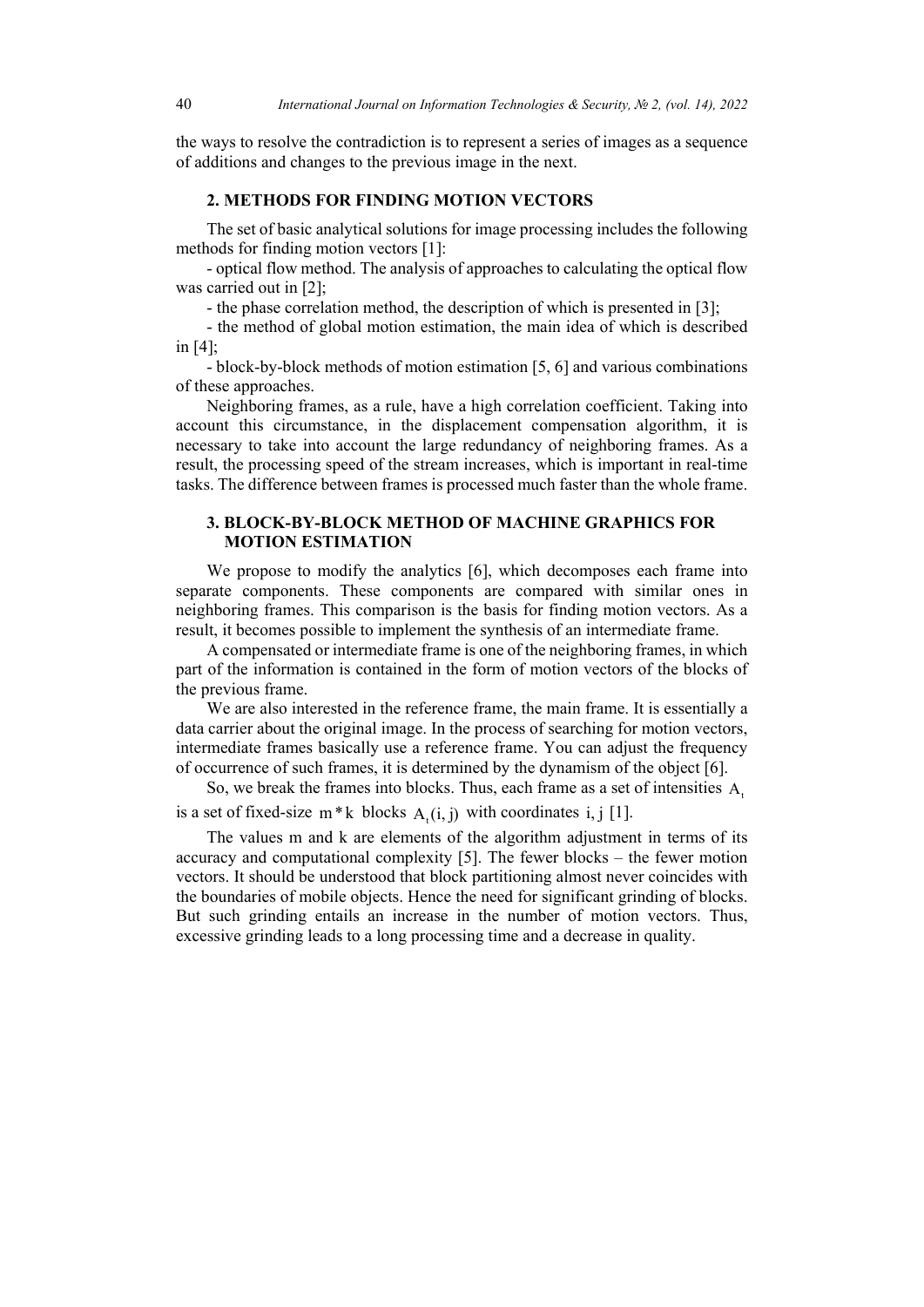## **4. ANALYTICAL FOUNDATIONS FOR CREATING AN ALGORITHM**

The problem of two-dimensional motion estimation is reduced to finding a similar block  $f(\vec{x},n)$  in the previous image  $f(\vec{x},n-1)$  within a certain search area, where  $\vec{x}$  is a two-dimensional position in the image, and n is the number of the image, such a vector field  $\tau \, d(\vec{x}, n)$  that the following expression is executed, represented by formula (1) [6, 7]:

$$
f(\vec{x} - \vec{d}(\vec{x}, n), n-1) \approx f(\vec{x}, n)
$$
\n(1)

The principle under consideration, on which many algorithms for matching blocks are based, including those implemented within the framework of this study, proceeds from the fact that the motion vector is the same for a certain block of pixels, therefore equation (2) is valid:

$$
\vec{d}(\vec{x}, n) = \vec{d}(\vec{x}', n) \quad \forall \vec{x}' \in B(\vec{x})
$$
 (2)

where  $B(\vec{x})$  is a block of pixels at the position  $\vec{x}$ .

The search area for motion vectors is determined by the formula (3) [1]:

$$
O = \{(x, y) | x \in [-a_{max}, a_{max}], y \in [-b_{max}, b_{max}]
$$
\n(3)

It must be remembered that the maximum number of settlement operations is carried out here. Therefore, the parameters  $a_{\text{max}}$ ,  $b_{\text{max}} > 0$  are identified to ensure the necessary accuracy [7].

An effective solution to the problem of two-dimensional motion estimation is achieved by the developed block search algorithm described below.

The main basic solutions for finding the similarity measure of parts of images used by the motion compensation algorithm are presented by formulas (4)-(6) [8]:

$$
SAD(Sum of absolute differences) = \sum_{x} \sum_{y} |B_1(x, y) - B_2(x, y)| \rightarrow min
$$
 (4)

SAD(Sum of squared differences) =  $\sum_{x} (B_1(x, y) - B_2(x, y))^2 \rightarrow min$  (5)

$$
CC(Cross-correlation) = \sum_{x} \sum_{y} B_1(x, y)^* B_2(x, y) \rightarrow \max
$$
 (6)

where x,y are pixel coordinates,  $B_1$  is the block of the previous frame,  $B_2$  is the block of the current frame.

## **5. IMAGE PROCESSING ALGORITHM FOR DETECTING DYNAMIC OBJECTS**

The developed image processing algorithm for detecting dynamic objects is presented below, which includes a set of basic analytical solutions for identifying images, as well as a proposed solution for block-by-block evaluation of movements based on the principle of motion compensation:

1. Entering a sequence of images  $A_t$ ,  $t=0...n-1$ .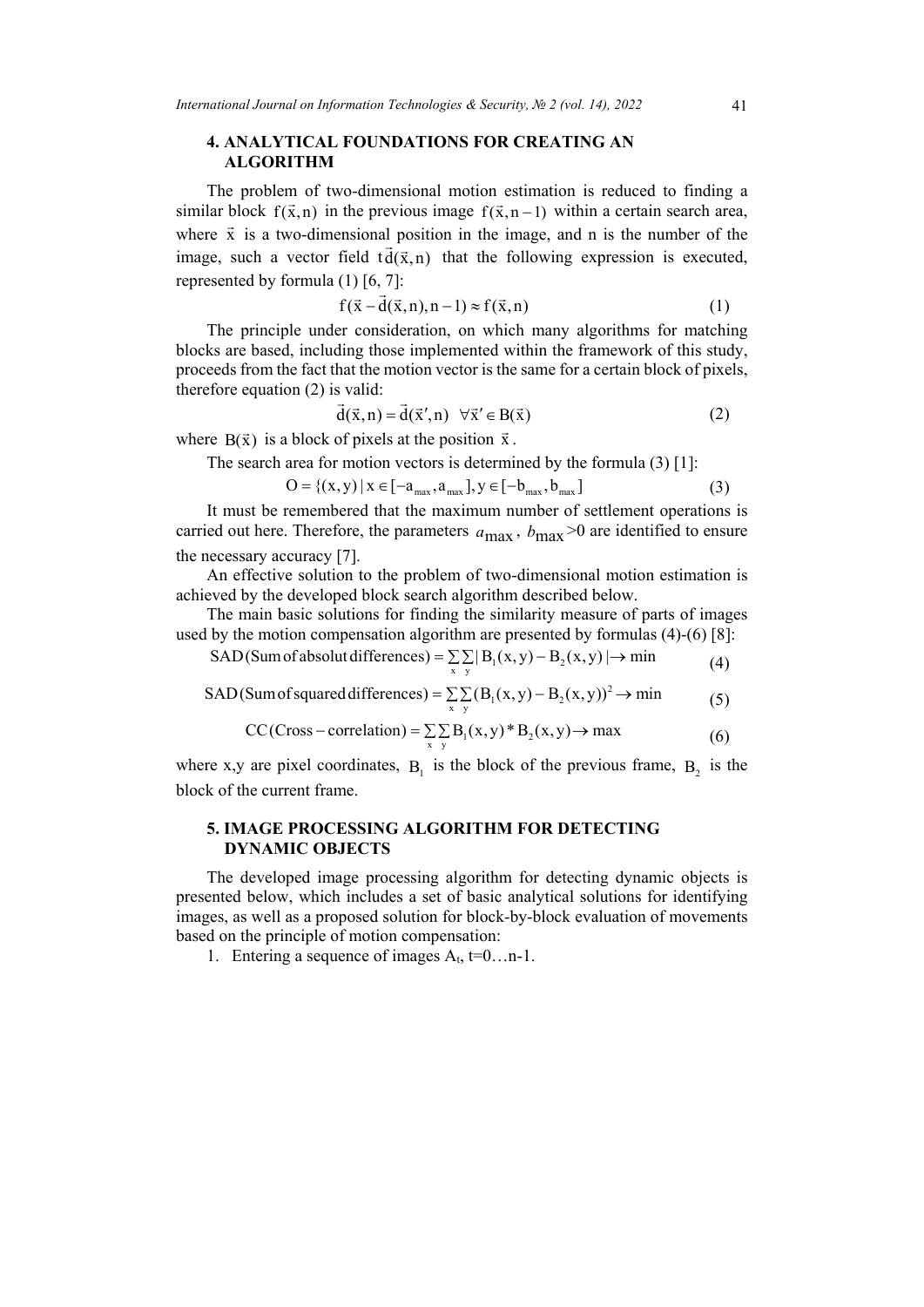2. Entering the parameter of the frequency of formation of key frames p.

3. Entering the block size  $m*k$  in pixels.

4. Definition of the search area O, described by the formula (3).

5. Cycle through the images with step 1. If  $t \ge n$ , then terminate the algorithm.

6. If  $A_t$  is the keyframe, then save the frame and go to step 5.

7. To form an intermediate frame according to the developed hierarchical adaptive algorithm of machine graphics based on orthogonal search, presented below.

8. Save the intermediate frame.

9. Analysis of the presence of lost objects by the obtained motion vectors.

10. If there are no objects that have left the observation area, then proceed to step 5.

11. Formation of areas of interest for lost objects.

12. Identification and sending of samples for further analysis, in case of similarity with the template of the object of interest. Go to step 5.

We use the quasi-linear metric SAD. It is based on calculating the difference between blocks as the sum of the multidimensional absolute difference between individual pixels of blocks.

A set of basic rules was formulated for the stages of forming areas and analyzing the presence of lost objects within the framework of the developed algorithm for detecting dynamic objects.

A set of motion vectors  $V_i$  reflecting the movement of a dynamic object  $O_i$  is assembled according to the following rule:

If for any *t* for two adjacent blocks  $I_t^{xy}$ ,  $I_t^{ab}$ , where  $x -1 \le a \le x +1$ ,  $y - 1 \le b \le y + 1$ , *is executed*  $x = a + \alpha$ ,  $y = b + \beta$  *and*  $\alpha, \beta$  *the constants, then*  $I_t^{xy}$ 

*,* ab tI *refer to a single dynamic object.*

The analysis of the presence of lost objects is carried out after each newly obtained vector of side movements according to the following rule:

*If no new motion vector*  $O_i$  *was found for the set*  $V_i$  *reflecting the movement of a dynamic object, obtained after processing the next frame from the analyzed video sequence, then the object is considered lost.*

### **6. FORMATION OF AREAS OF INTEREST FOR FURTHER IDENTIFICATION OF THE IMAGE OF A DYNAMIC OBJECT**

The formation of areas of interest for further identification of the image of a dynamic object  $O_i$  is carried out by a set of blocks, the movement of which describes a set of received vectors  $V_i$ .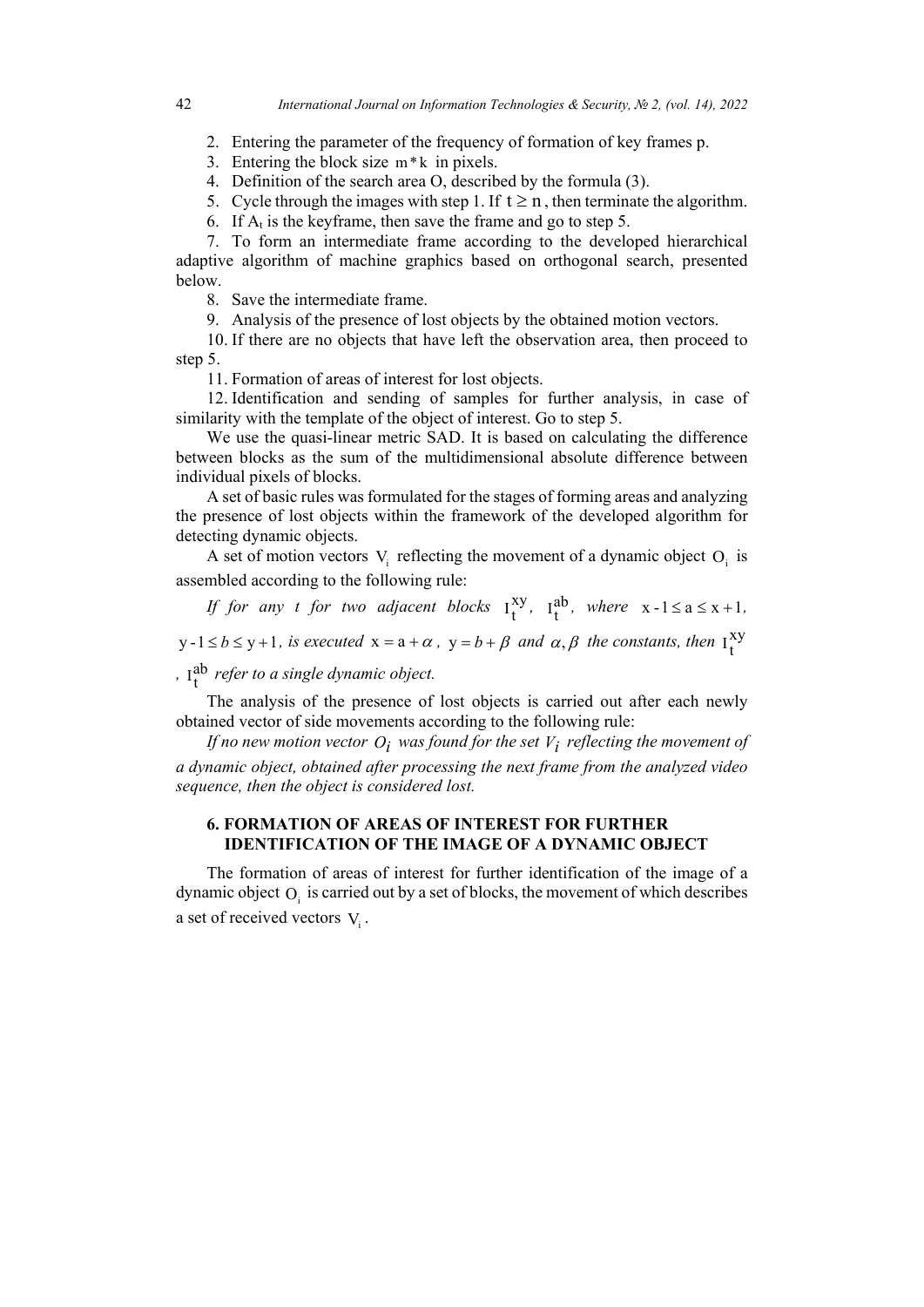Figure 1 shows a diagram of block relationships using the example of a video sequence of 6 frames. Here  $I_t^{xy}$  is a sequence of frames, where  $t=0...5$  is the sequence number of the frame; x,y=0...5 are the coordinates of the block on the frame  $I_t$ .

| 0 | $I_0^{\overline{00}}$ | $I_0^{\overline{01}}$ | $I_0^{\overline{02}}$       | $I_0^{\overline{03}}$ | $I_0^{\overline{04}}$ | $I_0^{\overline{05}}$ | 1 | $I_0^{\overline{00}}$ | $I_1^{01}$                       | $I_1^{\overline{02}}$ | $I_0^{\overline{03}}$ | $I_0^{\overline{04}}$ | $\frac{I_0^{05}}{I_1^{15}}$              |
|---|-----------------------|-----------------------|-----------------------------|-----------------------|-----------------------|-----------------------|---|-----------------------|----------------------------------|-----------------------|-----------------------|-----------------------|------------------------------------------|
|   | $\overline{I_0^{10}}$ | $I_0^{11}$            | $\overline{I_0^{12}}$       | $I_0^{\frac{1}{13}}$  | $\frac{1}{I_0^{14}}$  | $I_0^{15}$            |   | $\overline{I_0^{10}}$ | $I_0^{01}$                       | $I_0^{\frac{1}{02}}$  | $I_0^{13}$            | $I_0^{14}$            |                                          |
|   | $\frac{1}{I_0^{20}}$  | $\overline{I_0^{21}}$ | $\frac{2}{I_0^{22}}$        | $\frac{1}{I_0^{23}}$  | $I_0^{\frac{1}{24}}$  | $I_0^{\frac{1}{25}}$  |   | $\frac{c}{I_0^{20}}$  | $\overline{I_0^{21}}$            | $I_0^{\frac{1}{22}}$  | $I_0^{\frac{1}{23}}$  | $I_0^{15}$            | $\frac{1}{I_1^{25}}$                     |
|   | $\frac{1}{I_0^{30}}$  | $\frac{1}{I_0^{31}}$  | $\frac{1}{10^{32}}$         | $\frac{1}{I_0^{33}}$  | $I_0^{\frac{1}{34}}$  | $I_0^{\frac{1}{35}}$  |   | $\frac{1}{I_0^{30}}$  | $\frac{1}{I_0^{31}}$             | $I_0^{\frac{5}{32}}$  | $\frac{1}{I_0^{33}}$  | $I_0^{\frac{2}{25}}$  | $\frac{1}{I_1^{35}}$                     |
|   | $I_0^{\overline{40}}$ | $I_0^{\overline{41}}$ | $I_0^{42}$                  | $I_0^{\frac{1}{43}}$  | $I_0^{44}$            | $\frac{1}{I_0^{45}}$  |   | $I_0^{\overline{40}}$ | $\overline{I_0^{41}}$            | $I_0^{\overline{42}}$ | $I_0^{\frac{1}{43}}$  | $I_0^{\frac{1}{44}}$  | $I_0^{\frac{1}{45}}$                     |
|   | $\frac{1}{I_0^{50}}$  | $I_0^{\frac{1}{51}}$  | $I_0^{\frac{2}{52}}$        | $\frac{1}{10}$        | $I_0^{\frac{1}{54}}$  | $\frac{1}{10}$        |   | $\frac{1}{I_0^{50}}$  | $I_0^{\overline{51}}$            | $I_0^{\overline{52}}$ | $\frac{1}{10}$        | $\frac{1}{10}$        | $\frac{6}{I_0^{55}}$                     |
|   |                       |                       |                             |                       |                       |                       |   |                       |                                  |                       |                       |                       |                                          |
| 2 | $I_0^{\overline{00}}$ | $I_2^{01}$            | $I_2^{\overline{02}}$       | $I_0^{\overline{03}}$ | $I_0^{\overline{04}}$ | $I_0^{\overline{05}}$ | 3 | $I_0^{\overline{00}}$ | $I_2^{\overline{01}}$            | $I_2^{\overline{02}}$ | $I_0^{\overline{03}}$ | $I_0^{\overline{04}}$ | $I_0^{05}$                               |
|   | $\overline{I_0^{10}}$ | $I_1^{01}$            | $I_1^{\frac{2}{02}}$        | $I_0^{13}$            | $I_0^{\overline{14}}$ | $\frac{1}{4}$         |   | $\overline{I_0^{10}}$ | $\overline{I_0^{11}}$            | $I_0^{\frac{1}{12}}$  | $\frac{1}{I_0^{13}}$  | $I_0^{14}$            | $\frac{1}{I_1^{15}}$                     |
|   | $\frac{1}{I_0^{20}}$  | $I_0^{01}$            | $I_0^{\overline{02}}$       | $I_0^{\frac{1}{23}}$  | $I_0^{24}$            | $\frac{1}{I_2^{25}}$  |   | $\frac{1}{I_0^{20}}$  | $I_1^{01}$                       | $I_1^{02}$            | $\frac{1}{I_0^{23}}$  | $I_0^{\frac{1}{24}}$  | $rac{1}{I_2^{25}}$<br>$rac{1}{I_0^{35}}$ |
|   | $\frac{1}{I_0^{30}}$  | $I_0^{31}$            | $I_0^{\frac{1}{32}}$        | $I_0^{15}$            | $\frac{1}{I_1^{25}}$  | $\frac{1}{I_0^{35}}$  |   | $\frac{1}{I_0^{30}}$  | $I_0^{01}$                       | $I_0^{02}$            | $\frac{6}{I_0^{33}}$  | $I_0^{\frac{2}{34}}$  |                                          |
|   | $I_0^{\overline{40}}$ | $I_0^{\overline{41}}$ | $\frac{1}{I_0^{42}}$        | $I_0^{\frac{1}{25}}$  | $I_1^{\frac{1}{35}}$  | $I_0^{\frac{1}{45}}$  |   | $I_0^{\frac{1}{40}}$  | $I_0^{\overline{0}\overline{1}}$ | $I_0^{\frac{1}{15}}$  | $I_1^{\frac{1}{25}}$  | $I_0^{\overline{44}}$ | $I_0^{\frac{1}{45}}$                     |
|   | $\frac{1}{I_0^{50}}$  | $\frac{1}{I_0^{51}}$  | $\frac{1}{10}$              | $I_0^{\frac{1}{53}}$  | $I_0^{\frac{1}{54}}$  | $\frac{6}{I_0^{55}}$  |   | $\frac{1}{I_0^{50}}$  | $\frac{1}{I_0^{51}}$             | $I_0^{\frac{2}{25}}$  | $I_1^{\frac{1}{35}}$  | $I_0^{\frac{5}{54}}$  | $\frac{6}{I_0^{55}}$                     |
|   |                       |                       |                             |                       |                       |                       |   |                       |                                  |                       |                       |                       |                                          |
| 4 | $I_0^{\overline{00}}$ | $I_2^{\overline{01}}$ | $I_2^{\overline{02}}$       | $I_0^{\overline{03}}$ | $I_0^{\overline{04}}$ | $I_0^{\overline{05}}$ | 5 | $I_0^{\overline{00}}$ | $I_2^{\overline{01}}$            | $I_2^{\overline{02}}$ | $I_0^{03}$            | $I_0^{\overline{04}}$ | $\frac{I_0^{05}}{I_1^{15}}$              |
|   | $I_0^{10}$            | $\overline{I_0^{11}}$ | $I_0^{\overline{12}}$       | $I_0^{\overline{13}}$ | $\overline{I_0^{14}}$ | $\frac{1}{1^{15}}$    |   | $\overline{I_0^{10}}$ | $\overline{I_0^{11}}$            | $\frac{1}{I_0^{12}}$  | $I_0^{\overline{13}}$ | $I_0^{\overline{14}}$ |                                          |
|   | $\frac{1}{I_0^{20}}$  | $\frac{1}{I_0^{21}}$  | $\frac{1}{2}$<br>$I_0^{22}$ | $I_0^{\frac{1}{23}}$  | $I_0^{24}$            | $\frac{1}{I_2^{25}}$  |   | $I_0^{\overline{20}}$ | $\overline{I_0^{21}}$            | $I_0^{\overline{22}}$ | $I_0^{\frac{1}{23}}$  | $I_0^{\overline{24}}$ | $I_2^{\frac{1}{25}}$                     |
|   | $I_0^{30}$            | $I_1^{01}$            | $I_1^{\overline{02}}$       | $I_0^{\overline{33}}$ | $I_0^{34}$            | $\frac{1}{I_0^{35}}$  |   | $\frac{1}{I_0^{30}}$  | $\frac{1}{I_0^{31}}$             | $I_0^{\frac{2}{32}}$  | $\frac{1}{I_0^{33}}$  | $\frac{1}{10}$        | $\frac{2}{I_0^{35}}$                     |
|   | $I_0^{\overline{40}}$ | $I_0^{01}$            | $I_0^{\overline{02}}$       | $I_0^{\frac{1}{43}}$  | $I_0^{\frac{1}{44}}$  | $\frac{6}{I_0^{45}}$  |   | $\frac{1}{I_0^{40}}$  | $I_1^{01}$                       | $I_1^{02}$            | $I_0^{\frac{1}{43}}$  | $I_0^{\frac{1}{44}}$  | $rac{1}{I_0^{45}}$<br>$rac{1}{I_0^{55}}$ |
|   | $\frac{1}{I_0^{50}}$  | $\frac{1}{I_0^{15}}$  | $I_1^{\frac{25}{25}}$       | $I_0^{\frac{1}{53}}$  | $I_0^{\frac{1}{54}}$  | $\frac{1}{10}$        |   | $\frac{1}{I_0^{50}}$  | $I_0^{01}$                       | $I_0^{\overline{02}}$ | $\frac{1}{10}$        | $I_0^{\frac{5}{54}}$  |                                          |
|   |                       |                       |                             |                       |                       |                       |   |                       |                                  |                       |                       |                       |                                          |

*Fig. 1. Diagram of the relationship between the key and intermediate frames*

Description of the key and intermediate frame formation scheme:

• The frame  $I_0$  is the key and contains all the information about the blocks in its original form.

• The frame I, and all subsequent ones are intermediate and include only information about the parts of the image that are missing from the previous frames and the block motion vector.

The frame in question includes data about the blocks  $I_1^{01}$ ,  $I_1^{02}$ ,  $I_1^{25}$ ,  $I_1^{35}$  and  $I_1^{15}$ , as well as clarifying information about the movement  $I_0^{01}$ ,  $I_0^{02}$ ,  $I_0^{15}$  and  $I_0^{25}$ .

• The frame  $I_2$  includes new blocks  $I_2^{01}$ ,  $I_2^{02}$  and clarifying information about the motion vectors of the blocks  $I_0^{01}, I_0^{02}, I_0^{15}, I_0^{25}, I_1^{01}, I_1^{02}, I_1^{25}$  and  $I_1^{3,5}$ .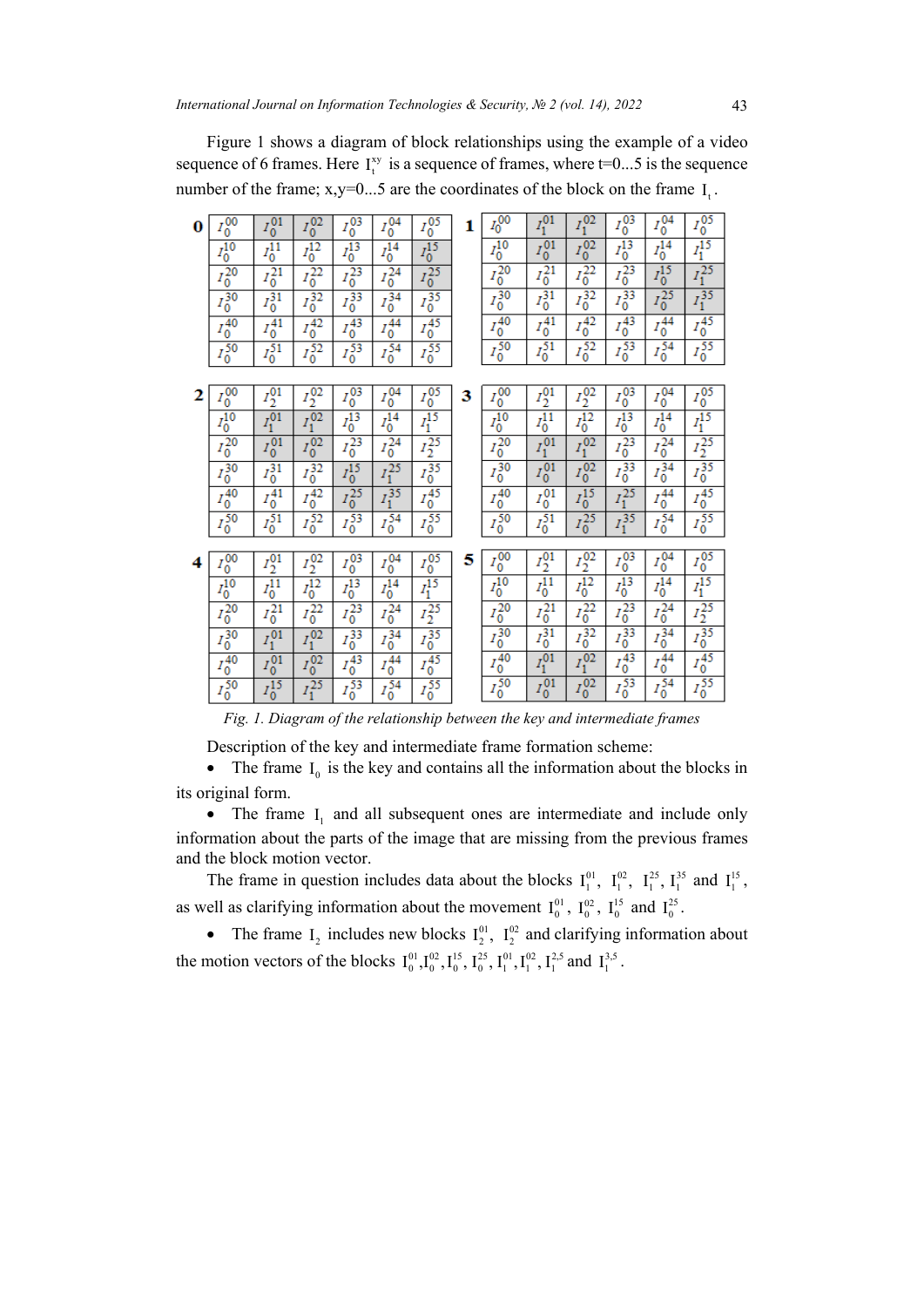|                              | Table 1. The coordinates of the blocks on the frame moment in time t |       |                |       |       |       |
|------------------------------|----------------------------------------------------------------------|-------|----------------|-------|-------|-------|
| <b>Block</b>                 | $\Omega$                                                             |       | $\overline{2}$ | 3     | 4     | 5     |
| $I_0^{01}$                   | (0,1)                                                                | (1,1) | (2,1)          | (3,1) | (4,1) | (5,1) |
| $I_0^{02}$                   | (0,2)                                                                | (1,2) | (2,2)          | (3,2) | (4,2) | (5,2) |
| $I_1^{01}$                   |                                                                      | (0,1) | (1,1)          | (2,1) | (3,1) | (4,1) |
| $I_1^{02}$                   |                                                                      | (0,2) | (1,2)          | (2,2) | (3,2) | (4,2) |
| $I_0^{15}$                   | (1,5)                                                                | (2,4) | (3,3)          | (4,2) | (5,1) |       |
| $I_0^{25}$                   | (2,5)                                                                | (3,4) | (4,3)          | (5,2) |       |       |
| $I_1^{25}$                   |                                                                      | (2,5) | (3,4)          | (4,3) | (5,2) |       |
| I <sub>1</sub> <sup>35</sup> |                                                                      | (3,5) | (4,4)          | (5,3) |       |       |

• The resulting list of coordinates of side movements at different points in time is presented in Table 1.

Based on the tabular values of block movements, it can be concluded that there are two dynamic objects:  $V_1$ , including blocks  $I_0^{01}$ ,  $I_0^{02}$ ,  $I_1^{01}$ ,  $I_1^{02}$ , and  $V_2$ , including blocks  $I_0^{15}$ ,  $I_0^{25}$ ,  $I_1^{25}$ ,  $I_1^{35}$ .

## **7. HIERARCHICAL ADAPTIVE ALGORITHM OF MACHINE GRAPHICS BASED ON ORTHOGONAL SEARCH**

There is a large number of image processing algorithms for block-by-block images for block-by-block evaluation of the movements of dynamic objects on video sequences. The highest accuracy is provided by the Full Search algorithm, which evaluates all possible candidate blocks within the search area. However, the estimation of movements based on it requires too much computing and is unacceptable for real-time systems. In this regard, in this study, a search was carried out for alternative algorithms for block estimation of motion and the possibilities of combining them to ensure the greatest efficiency of calculations.

The analysis of the feasibility of using the motion detection algorithm on video sequences in real time was carried out among the basic analytical solutions for calculating block-by-block displacements described in [1, 5]:

• Binary search, in which the search area is divided into 9 parts, in each of which motion estimates are calculated for the initial points, which are usually in the center. A full search is performed in the zone with the best rating.

• Three-step search, considering 8 blocks at an initial distance from the analyzed block, conducting an assessment for each of the initial points, reducing the distance between the centers of the blocks and shifting to a point with minimal distortion. The steps are repeated until the initial step is less than 1. The main problem of the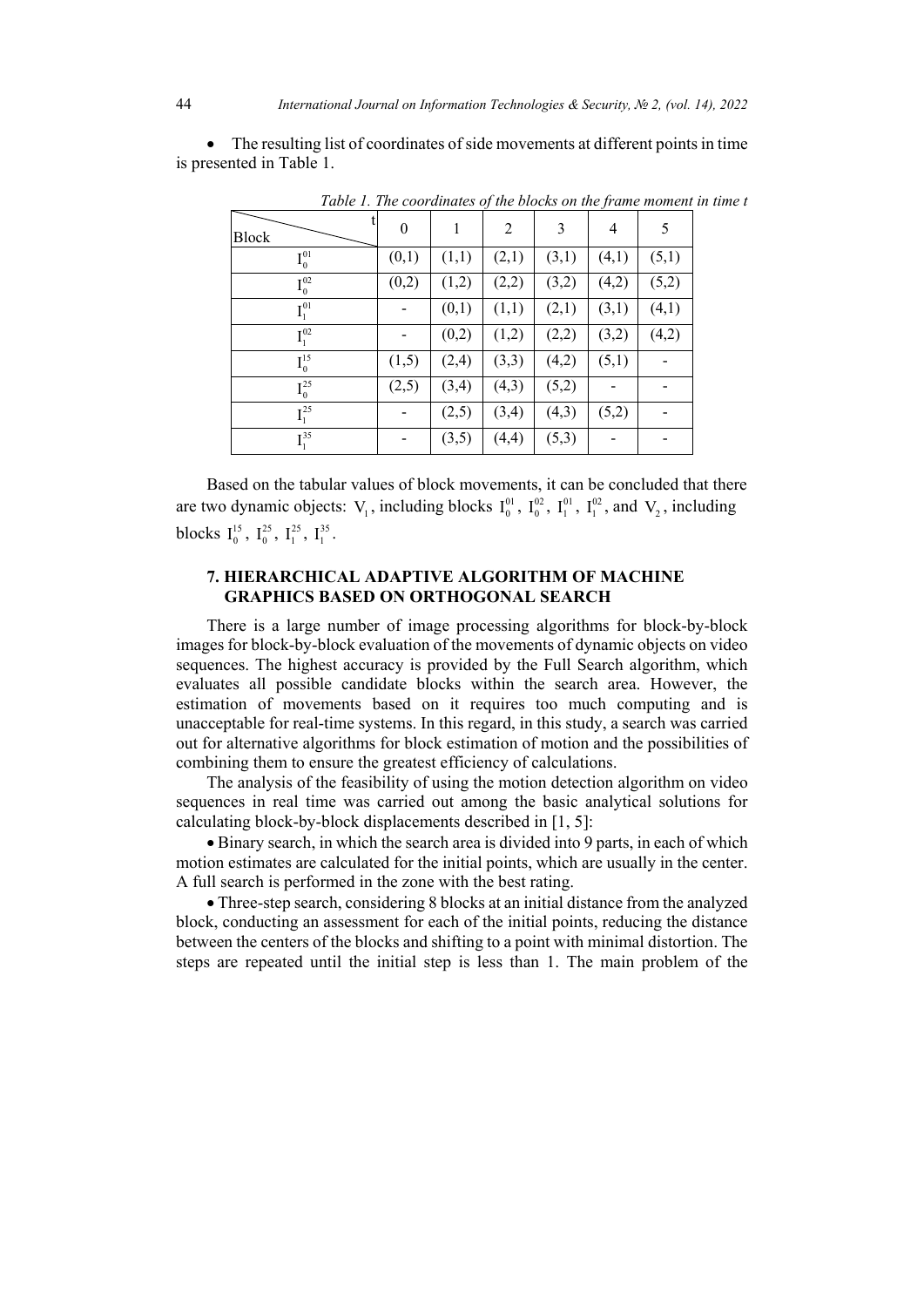algorithm is the homogeneous arrangement of points at the first step and, as a result, not efficiency for areas of small movement.

• A four-step search that selects nine blocks in the search area at a distance of 2 from each other, determining the block with the best motion estimate. If this block is the center of the search area, then exit, otherwise offset to the block with the least distortion and repeat the iteration. This algorithm shows orientation to the center of the frame and, as a rule, shows good efficiency for complex movement options.

• Rhombic search, which works the same as a four-step search, but has an unlimited number of steps and uses 2 templates (small and large) of a fixed size of a rhombic shape.

• Logarithmic search, which requires more steps and provides the possibility of achieving greater accuracy. At the first step, 5 blocks are evaluated according to a template in the form of a "+" sign. In the second step, if the central block has less distortion, then the interblock distance is halved, otherwise the search center is shifted to the edge block. Steps 1 and 2 are repeated until the distance between the blocks is equal to 1. Out of 9 evaluated blocks, the block with the best score is selected.

• Orthogonal search, which is a combination of three-step and logarithmic search algorithms. At the first step, the interblock distance is selected equal to half of the maximum possible offset in the search area. In the second step, three blocks are evaluated horizontally and the search center is shifted to the block with the best estimate. Then similar calculations are performed vertically. At the third step, if the interblock distance is greater than 1, then it is halved, otherwise the output is. The search for a similar block using an orthogonal algorithm is shown in Figure 2.

• Spiral search, taking into account that the closer the candidate block is to the analyzed block, the higher the probability that it has the greatest similarity with it. The accuracy of the algorithm decreases from the center to the edges of the search area.

• Template search, taking into account the translational movement of objects and the assumption that the candidate block inside the selected search template has a similar motion vector as the analyzed block.

To conduct a comparative analysis, the peak signal-to-noise ratio calculated by the formula (7) and fairly objectively reflecting the proximity of the reconstructed image from the intermediate frame with the original one is taken as an efficiency parameter [9]:

$$
PSNR = 10\log_{10}\left[\frac{\text{MAX}_1^2}{\text{MSE}}\right]
$$
 (7)

where MSE (Mean Square Error) is the RMS error calculated by the formula (8),  $MAX<sub>I</sub>$  is the maximum value taken by the pixel of the image I:

$$
MSE = \frac{1}{m * n} \sum_{x=1}^{m} \sum_{y=1}^{n} \left[ I_t(x, y) - I_{t-1}(x, y) \right]^2
$$
 (8)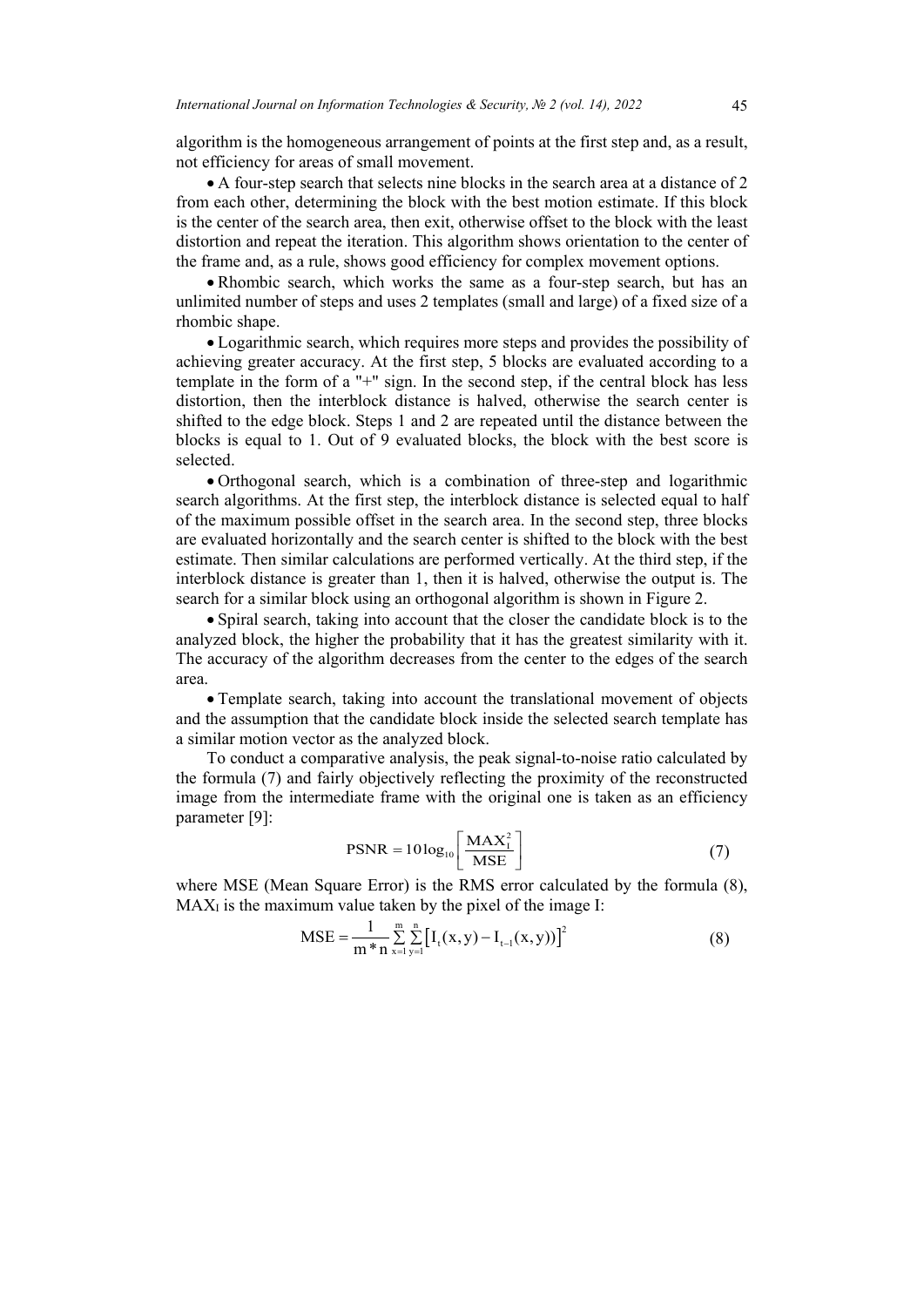where  $I_{t-1}(x,y)$  and  $I_{t}(x,y)$  is the brightness of the original and restored frame at the point  $(x, y)$ ,  $m * n$  is the block size.



*Fig. 2. The developed hierarchical adaptive orthogonal search algorithm*

The higher the PSNR value, the closer the restored image is to the original image [10, 11].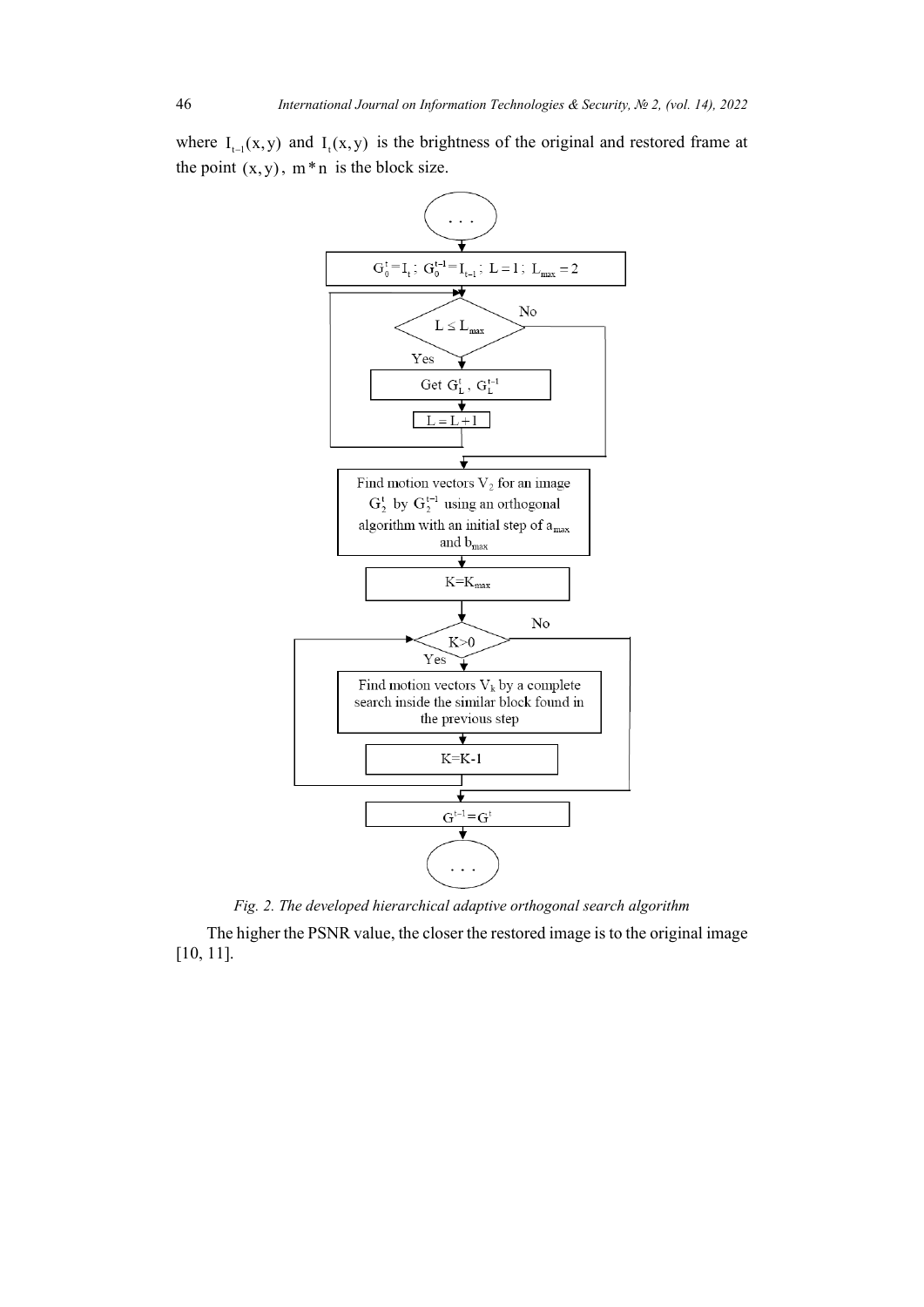The analyzed video sequence consisted of 3025 frames with complex and multispeed variants of the movement of dynamic objects with a spatial resolution of 320x256 pixels and a time sampling of 25 frames/second. The size of the partition block is 16x16.

#### **8. RESULTS OF COMPARATIVE ANALYSIS OF BLOCK SEARCH METHODS**

The results of a analysis of block search methods are contained in Table 2.

| Algo-<br>rithm | Step | Binary   Three- Four-Step Rhombic Loga-                               | rithmic | gonal | <b>Ortho-</b> Spiral Template |
|----------------|------|-----------------------------------------------------------------------|---------|-------|-------------------------------|
| <b>PSNR</b>    |      | 27,012   33,231   32,019   33,732   32,099   35,152   34,105   33,728 |         |       |                               |

*Table 2. The average value of the frame-by-frame coefficient PSNR, dB*

Based on the experimental results, the orthogonal algorithm is the most effective among the considered analytical solutions for image processing for block-by-block evaluation of movements. However, in order to achieve even greater accuracy in detecting dynamic objects, a hierarchical adaptive search algorithm was developed using a combination of an orthogonal approach at the upper level and a full search method to refine the result inside a small search area at the lower level of the hierarchy.

Hierarchical search as an additional analytical solution for combination with orthogonal search allows for refinement of displacement vectors at each of the motion estimation operations, as well as to ensure resistance to high-frequency noise by performing analysis on reduced copies of images.

Orthogonal search, used to build an advanced image processing algorithm for motion estimation, involves adaptation to the predominantly horizontal or vertical movement of dynamic objects by introducing two parameters to set the value  $a_{\text{max}}$ of the initial step horizontally and  $b_{\text{max}}$  vertically.

To adapt the algorithm to the preferred direction of movement within a specific observation scene, we take into account:  $a_{max} > b_{max}$  - predominantly horizontal movement of dynamic objects,  $a_{\text{max}} < b_{\text{max}}$  - predominantly vertical movement of dynamic objects.

Configuring the algorithm for a specific observation scene involves reducing the computational complexity of the algorithm and, consequently, increasing the detection speed without significant loss of quality.

Figures 3, 4 show diagrams demonstrating the operation of orthogonal and hierarchical algorithms, respectively.

The progress of the orthogonal machine graphics algorithm for searching for a block  $I_t(x, y)$  on a frame  $I_{t-1}$ :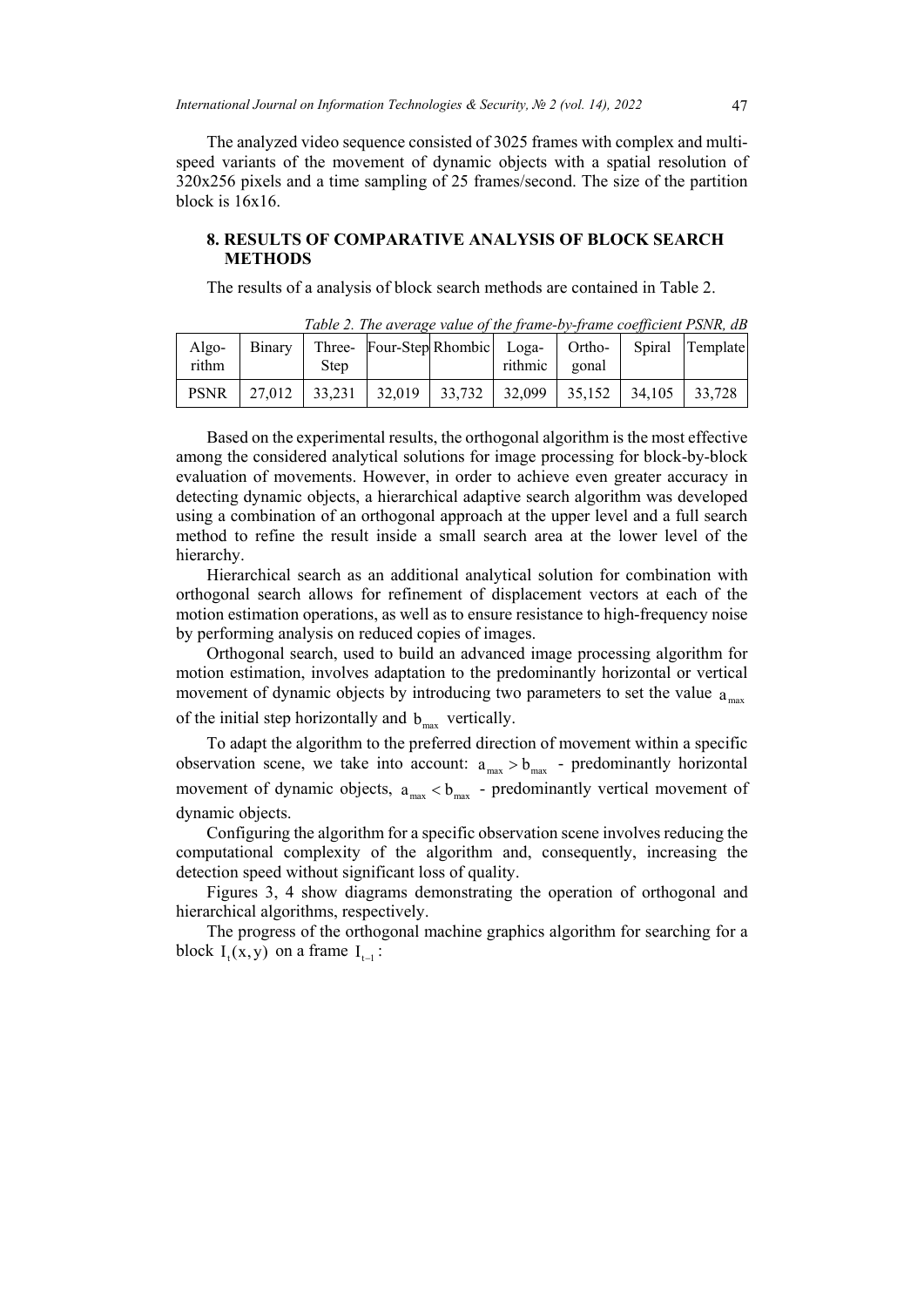1. Set the coordinates  $x, y$  of the search center on the frame  $I_{t-1}$  and the search area O. In Figure 3, the coordinates of the center are  $x=5$ ,  $y=8$ , and the search area is  $a_{\text{max}} = 4$  and  $b_{\text{max}} = 4$ .

2. If  $a_{\text{max}} > 1$ , then a block in the center of the search and two blocks in the horizontal direction from it with a step  $-a_{\text{max}}$  and are considered  $+a_{\text{max}}$ . The search center is shifted to the block with the smallest sum of absolute pixel differences calculated by the formula (4). In Figure 3, the coordinates are  $x=9$ ,  $y=8$  on the first iteration,  $x=7$ ,  $y=4$  on the second iteration and  $x=8$ ,  $y=2$  on the third.



*Fig. 3. Orthogonal search scheme*

3. If  $b_{\text{max}} > 1$ , then the evaluation of the central block and the other two located in the vertical direction with a step  $-b_{\text{max}}$  and  $+b_{\text{max}}$  is carried out . The search center is shifted to the block with the smallest sum of absolute pixel differences. In Figure 3, the coordinates are  $x=9$ ,  $y=4$  on the first iteration,  $x=7$ ,  $y=2$  on the second iteration and  $x=8$ ,  $y=1$  on the third.

4. Halving the step:  $a_{\text{max}} = a_{\text{max}} / 2$ ,  $b_{\text{max}} = b_{\text{max}} / 2$ . If  $a_{\text{max}} \le 1$  and  $b_{\text{max}} \le 1$ , then the algorithm is completed, otherwise go to step 2.

The images  $I_t$ ,  $I_{t-1}$  are presented in the form of a two-level pyramid. At the zero level of  $G_0$ , the frames have the original size. Each next level is constructed according to the formula (9):

$$
G_{L}(x,y) = \frac{1}{4} \sum_{u=0}^{1} \sum_{v=0}^{1} G_{L-1}(2x+u, 2y+v)
$$
(9)

where  $G_{I}(x, y)$  is the brightness level of a pixel with coordinates  $(x,y)$  at the L level.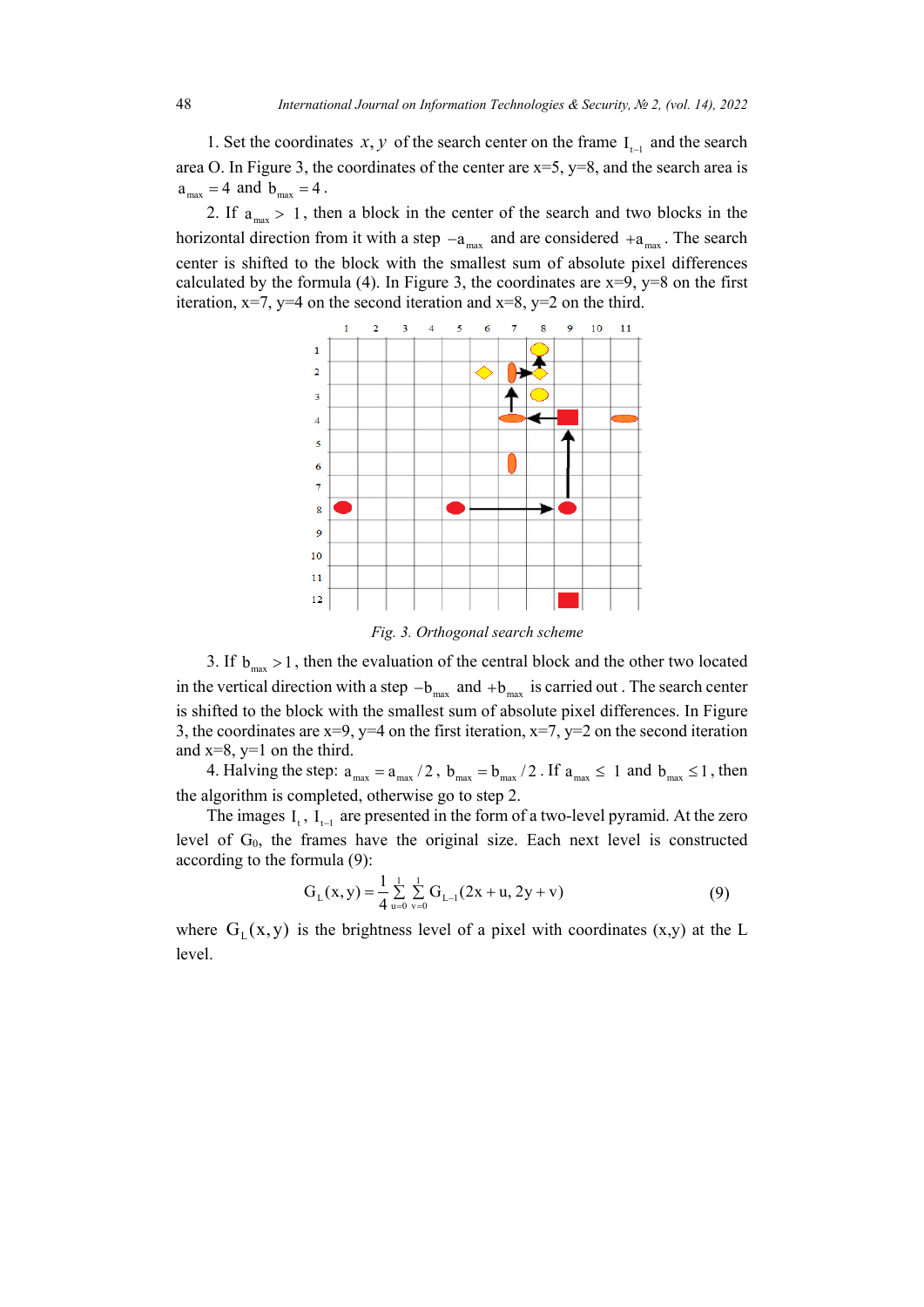One pixel of the upper level corresponds to 4 pixels of the middle level and 16 pixels of the lower level, respectively. At the upper level, a rough estimate is performed using an orthogonal algorithm, and at all subsequent ones, a full search is performed in a small window.



## **9. CONCLUSION**

Based on the experimental results, the orthogonal algorithm is the most effective among the considered analytical solutions for image processing for block-by-block evaluation of movements. However, in order to achieve even greater accuracy in detecting dynamic objects, a hierarchical adaptive search algorithm was developed using a combination of an orthogonal approach at the upper level and a full search method to refine the result inside a small search area at the lower level of the hierarchy.

Hierarchical search as an additional analytical solution for combination with orthogonal search allows for refinement of displacement vectors at each of the motion estimation operations, as well as to ensure resistance to high-frequency noise by performing analysis on reduced copies of images.

The analysis of the hierarchical adaptive orthogonal search algorithm based on the video sequence used to evaluate the performance of the algorithms described above showed an increase in the value of the PSNR parameter to 38.842, which indicates an increase in the proximity of the recovered images to the original ones after processing by the developed image processing algorithm.

#### **REFERENCES**

[1] Yang J., Won K., Jeon B. Motion vector coding with selection of an optimal predictive motion vector. *Optical Engineering*, No 1 (vol. 48), 2009, art. No 010501. DOI: 10.1117/1.3070632.